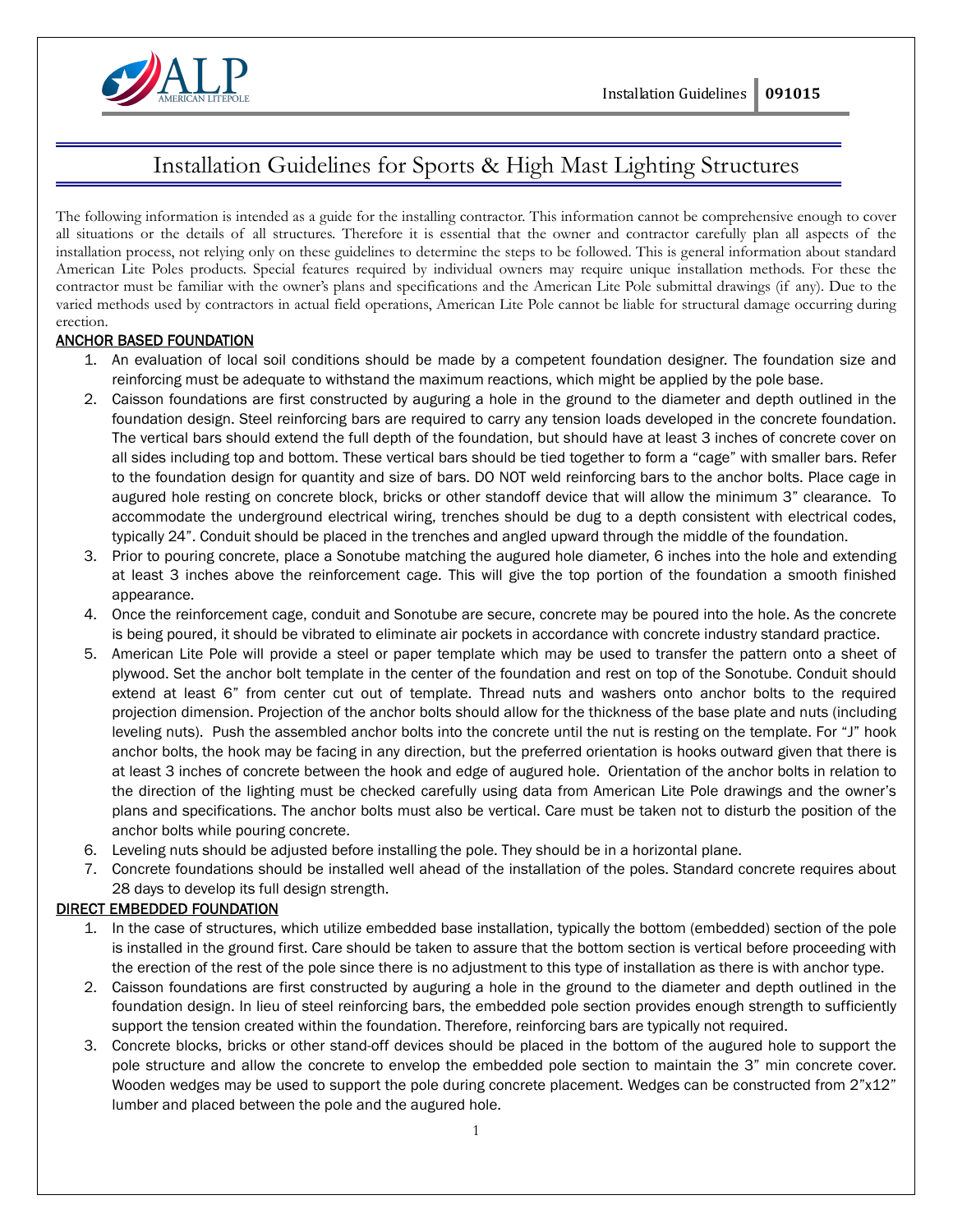- 4. The embedded pole section is equipped with two wire way access holes at 180° from each other 24 inches below ground-line to accommodate the underground electrical wiring. Conduit should be angled upward through the wire way access holes. Conduit should be in the center of the pole and extend at least 6 inches above the ground line.
- 5. The augured hole can now be filled with concrete around the perimeter of the pole. As the concrete is being poured, it should be vibrated to eliminate air pockets in accordance with standard industry practices. When the augured hole is approximately half full with concrete, the pole should be checked for plumb and adjusted accordingly. Concrete should then be poured to the ground line and wedges may be removed. Any supplemental bracing may be removed after 48 hrs

# **ASSEMBLY**

- 1. General:
	- a. Where space near the foundation and lifting capabilities permit, it is preferable to assemble the complete structure on the ground and erect it as a unit (except embedded base poles). The sections of the pole should be aligned on the ground and supported typically with wood blocks, in such a manner that they will readily fit together. Care should be taken to prevent dirt, stones, etc. from getting trapped between the mating surfaces.
	- b. If the structure is assembled vertically, extra care may be needed to assure that all joints are properly assembled as indicated in the following paragraphs.
	- c. Pole sections can be aligned using the climbing device standoff plates and/or the pole step lugs. Poles with ID tags may be utilized for aligning the poles. These tags shall be welded to each member and incorporate the last five digits of its shop drawing number.
- 2. Slipover Joints:
	- a. To facilitate the assembly, mating surfaces may be lubricated. Care should be taken not to use a lubricant that will later leak from the joint and stain the pole. Soapy water has been used successfully for this purpose.
	- b. The contractor should mark the male (bottom) section with a marker to designate the minimum slip distance as detailed in the submittal project drawings. If drawings are not available, please contact the factory for this information. Typically the slip distance is 1.5 times the inside diameter of the female (top) section. In some cases the poles will have this distance pre-determined with a ½" diameter hole on the female section. Once the male section is visible through this hole, the minimum amount of slip has been met.
	- c. There are a number of methods used to slip or "jack" the sections together. The method selected may depend upon the type of pole design or equipment available to the contractor. Below is a method using chain hoists (come-along). Use two chain hoists with at least a 2-ton capacity on opposite sides of the pole. Equal forces should be applied by the two hoists simultaneously. Means of attachment are listed below. Please note, the poles will be supplied with one of the options below.
		- i. Jacking Hex Nuts. The 1" heavy hex nuts will be welded to the female and male sections of the pole. Each section will have (4) nuts, two at 180 degrees from each other. Contractor may use 1" x 2" A325 bolts thread into the nuts two at 180 degrees on male section and likewise on female section. Contractor shall hook onto the bolts with the chain hoists no more than  $1\frac{1}{2}$ " from the surface of the pole. Continue to slip the sections together. See FIGURE 1
		- ii. Jacking Ears. Welded 3/16" flat plate with center thru hole shall be welded the female and male sections of the pole. Each section shall have two ears welded at 180 degrees from each other. Contractor shall hook into the ears with the chain hoists and continue to slip the sections together. See FIGURE 2.

A final check should be made to assure that the specified minimum overlap has been achieved. Anywhere beyond minimum slice is considered an acceptable joint provided the joint is tight.

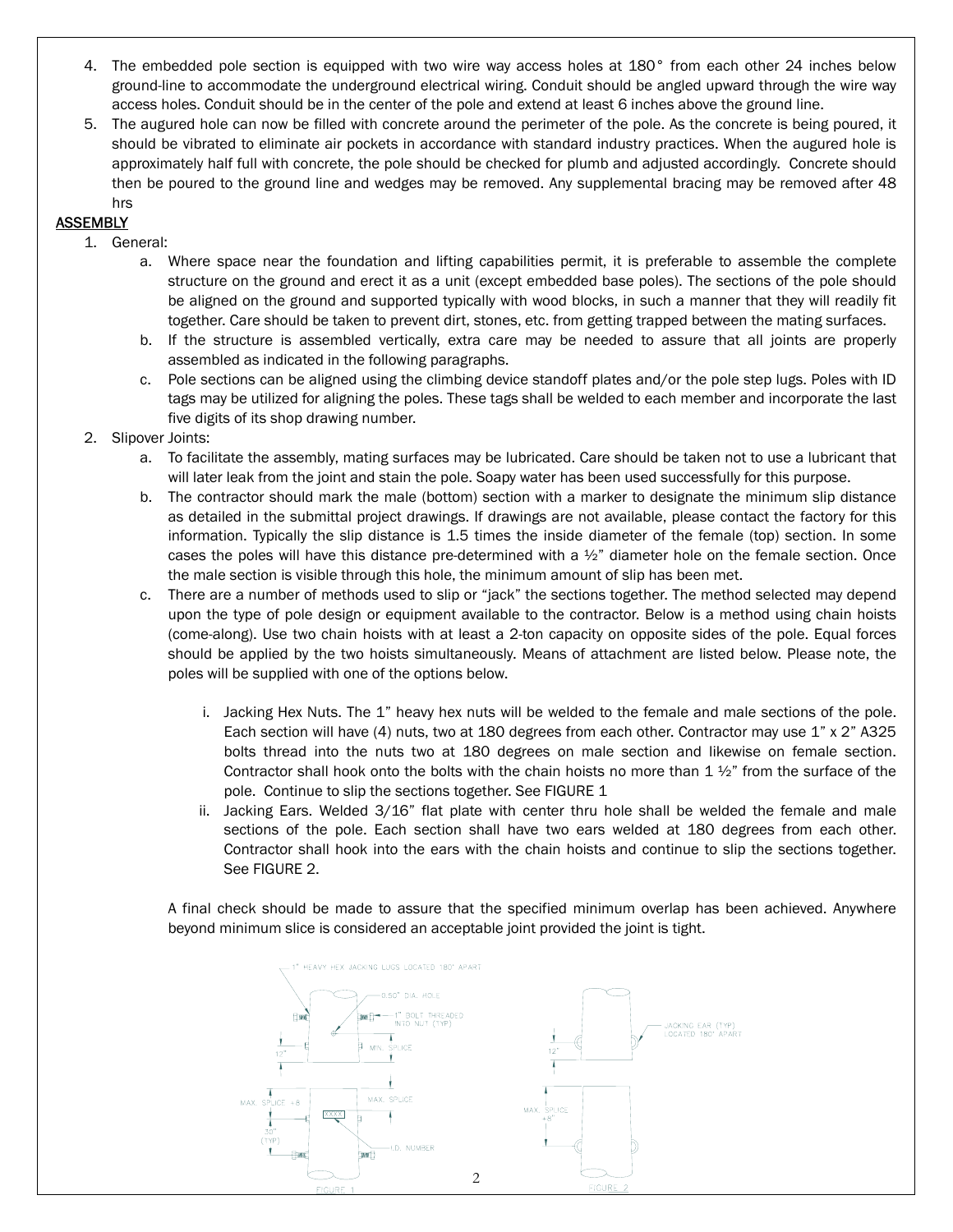## 3. Attaching Equipment:

- a. Prior to attaching the high mast top assembly or the sports lighting cages, wiring should be strung through the pole.
- b. The bolts used for connections should be tightened in accordance with AISC guidelines (excerpts are attached). Threads may be lubricated in the field in order to achieve bolt tension in accordance with AISC recommendations. Hardware suppliers use beeswax and various commercial waxes as lubricants. They indicate that products like "WD-40" are commonly used in the field.
- c. High Mast lowering devices should be assembled in accordance with the instructions furnished by the supplier of the devices.
- d. Top mounted sports lighting cages should be oriented with the door opening on the side of the pole that will be climbed (i.e. the side on which the safety climbing device is located).
- e. Pole steps (when applicable) shall have two nuts per step. One shall be screwed onto the step as far as possible. Insert the other nut behind the lug welded on the pole and screw the step in until the step touches the surface of the pole. Tighten the outer nut against the lug sufficiently to prevent from loosing. Do not over tighten to the point of damaging the threads.

# ERECTION

- 1. Prior to lifting the structure, any slipover joint below the crane attachment point should be securely lashed to prevent any possibility of separation during lifting. For additional safety, a hook capable of supporting the entire weight can be attached to the handhole opening and connected to the crane attachment point.
- 2. The lifting crane must be attached:
	- a. To the main pole member, not to appurtenances such as poles step lugs, top flange plate, etc.
	- b. Above the center of gravity of the entire assembly including the weight of all equipment mounted on the structure before erection.
	- c. As high as possible since higher attachment will result in more nearly vertical alignment of the assembly while suspended above the foundation.
- 3. Care should be taken to operate the crane very smoothly since jerkiness will cause impact loads which could damage some portion of the assembly.
- 4. At least a few anchor bolt nuts should be installed as quickly as possible after the plate is in place. If the pole is eccentrically loaded, the nuts on the side opposite the direction of eccentricity should be installed first.
- 5. The structure should be checked after erection to make sure it is plumb. If there is some curvature, make sure it is not due to wind or heating of one side of the structure by the sun before trying to correct alignment. Ideally, the top of the structure should be directly over the bottom with any curvature being toward the middle of the structure. The leveling nuts can be adjusted to accomplish this alignment by raising the leveling nuts on the side the structure is leaning toward. Note that a small amount of rotation of the leveling nuts can result in a number of inches in movement at the top of the structure. The taller the structure, the more sensitive it will be to adjustment of the leveling nuts. If, at this point, the curvature is objectionable contact American Lite Pole. After plumbing the structure, all remaining leveling nuts should be uniformly snug against the base plate. Next the top nuts should be tightened and some provision should be made to prevent unauthorized loosening. Two most common methods are: A) Slight amount of additional tightening of each top nut. B) Peening of a thread just above the nut (considered permanent).